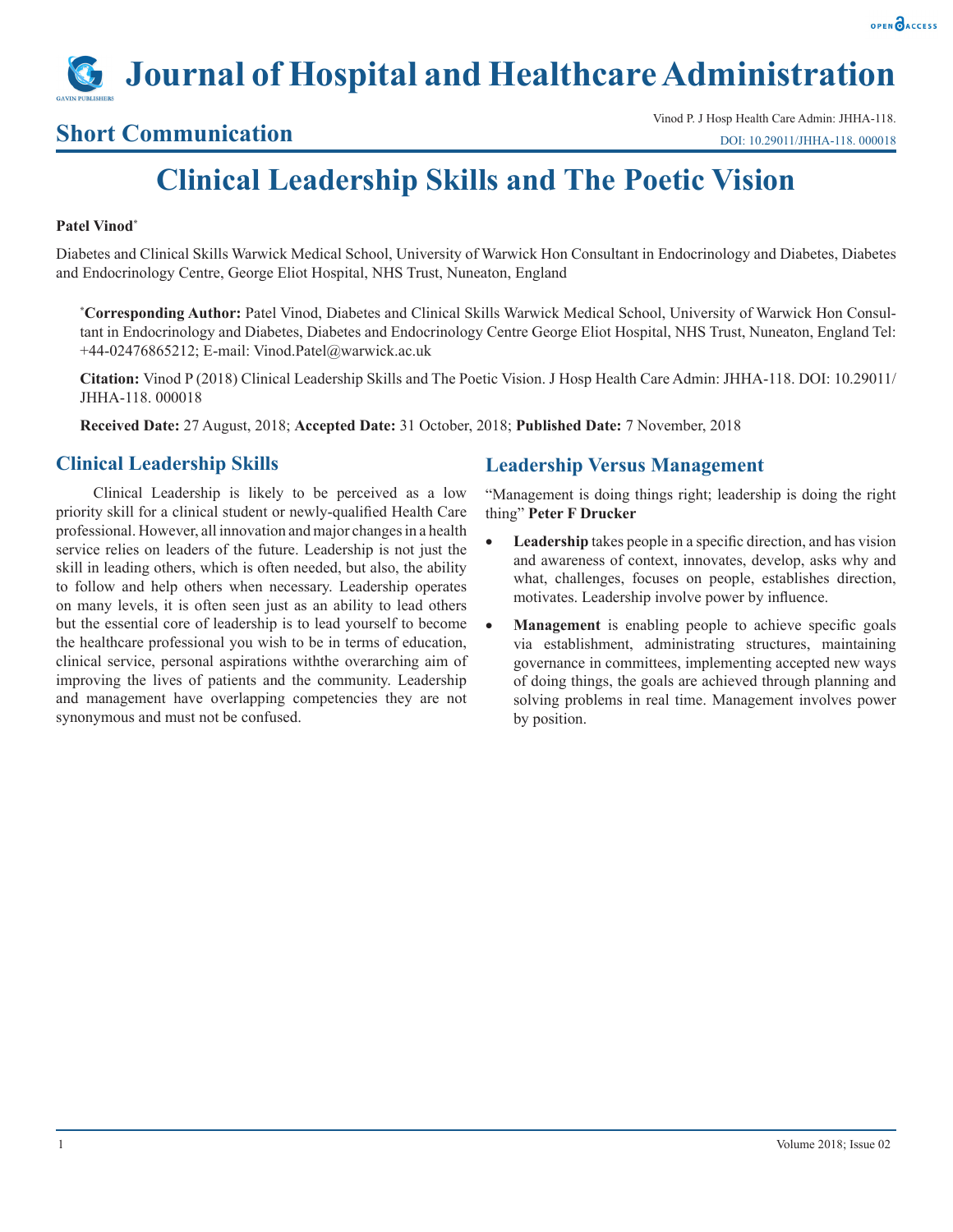

From the table below, it is immediately obvious that all clinicians would need to have a degree of competency is most domains.

| <b>Managers</b>                              |                   | <b>Leaders</b>                             |
|----------------------------------------------|-------------------|--------------------------------------------|
| Build and maintain organizational structures | $\leftrightarrow$ | Build and maintain organizational cultures |
| Path follow, do things right                 | $\leftrightarrow$ | Path find, do the right things             |
| Undermined by setbacks                       | $\leftrightarrow$ | See setbacks as opportunities              |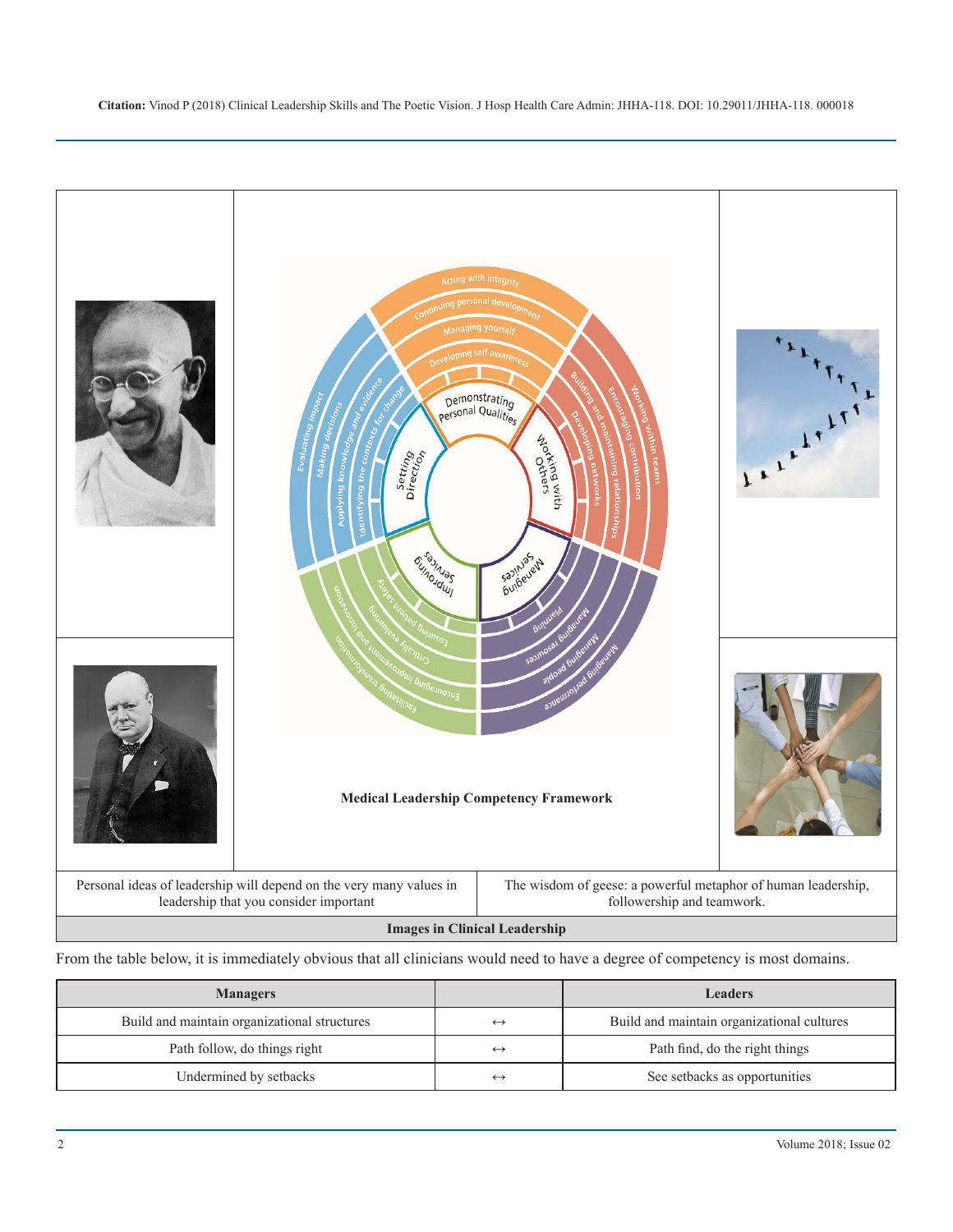**Citation:** Vinod P (2018) Clinical Leadership Skills and The Poetic Vision. J Hosp Health Care Admin: JHHA-118. DOI: 10.29011/JHHA-118. 000018

| Maintain and rely on control                  | $\leftrightarrow$ | Develop and inspire trusts                                        |
|-----------------------------------------------|-------------------|-------------------------------------------------------------------|
| Focus on here and now of goal attainment      | $\leftrightarrow$ | Focus on the creation of vision about a desired future<br>state   |
| Maintain a low level of emotional involvement | $\leftrightarrow$ | Have empathy with others, attend to meaning and<br>interpretation |
| Design and carry out plans                    | $\leftrightarrow$ | Establish a mission and a sense of direction                      |
| Administer                                    | $\leftrightarrow$ | Innovate                                                          |
| Ask how and when                              | $\leftrightarrow$ | Ask what and why                                                  |
| Focus on systems                              | $\leftrightarrow$ | Focus on people                                                   |
| Do things right                               | $\leftrightarrow$ | Do the right things                                               |
| Maintain                                      | $\leftrightarrow$ | Develop                                                           |
| Rely on control                               | $\leftrightarrow$ | Inspire trust                                                     |
| Short term perspective                        | $\leftrightarrow$ | Longer term perspective                                           |
| Accept status quo                             | $\leftrightarrow$ | Challenge the status quo                                          |
| Eye on the bottom line                        | $\leftrightarrow$ | Eye on the horizon                                                |
| Imitate                                       | $\leftrightarrow$ | Originate                                                         |

# **Qualities of Effective Leadership**

The above table helps us towards an understanding of what a good leader does. But what makes a good leader? There are several qualities that we all recognise as hallmarks of a good leadership. These qualities include [1]:

- • **Self-awareness**
- **Reflective and reflexive**
- **Understanding of change and transition**
- Ability to teach, train and provide consultancy
- Readiness to adapt and innovate
- **Political astuteness:** Identify power holders, understand their position, work out how their views fit with their position, anticipate problems, find allies, plan and have contingency plans.

Good leadership and especially charisma must never become an excuse for low levels of general clinical competency and inefficiency.

# **Competencies in Clinical Leadership**

Statements and document from learned bodies in relation to clinical training now emphasize the need for development of leadership skills. Tomorrow's Doctor (2009), by the General Medical Council (2), specifically articulates the role of leadership in:

"It is not enough for a clinician to act as a practitioner in their own discipline. They must act as partners to their colleagues, accepting shared accountability for the service provided to their patients. They are also expected to offer leadership and to work with others to change systems when it is necessary for the benefit of patients."

Competencies for clinical leadership are difficult to define. The Medical Leadership Competency Framework (MLCF) was developed in 2006, with the undergraduate version published in 2010 (3). The MLCF is part of a wider UK project to promote medical leadership, which was commissioned by the Academy of Medical Royal Colleges and delivered by the NHS Institute for Innovation and Improvement. The MLCF is applicable for all doctors and incorporates undergraduate, postgraduate and continuing practice training and development. The MLCF describes the leadership competences doctors need to become more actively involved in the planning, delivery and transformation of health services. The MLCF incorporates the following five domains: -

- **Personal Qualities:** Developing self-awareness, managing yourself, continuing personal development, Acting with integrity.
- **Working with others:** Developing networks, Building and maintaining relationships, Encouraging contribution, Working within teams.
- **Managing Services: Planning, managing resources, managing** people, Managing performance.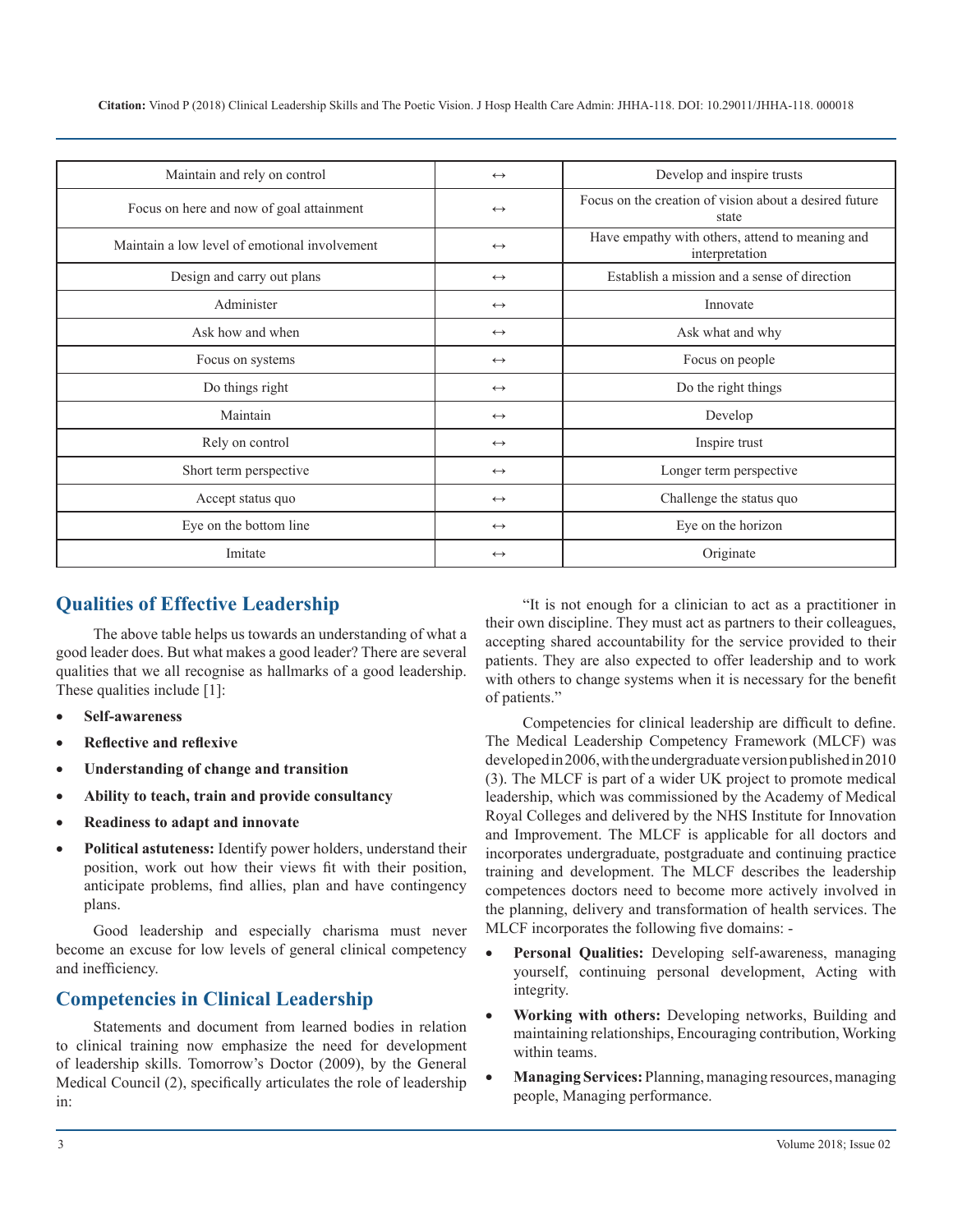- **Improving Services:** Ensuring patient safety, critically evaluating, Encouraging improvement and innovation, Facilitating transformation.
- **Setting Direction:** Identifying the contexts for change, applying knowledge and evidence, making decisions, Evaluating impact.

The skills accrued, it is hoped, would result in greater competence in any sphere, whether in a large team at a national level or small team in a local specific service. All these competencies also have a vital function at the level of the individual student or clinician. The competencies are generic and can apply to most clinical posts and also have substantial potential for use in undergraduate education. In July 2010 a further document, Guidance for Undergraduate Medical Education: Integrating the **Medical Leadership Competency Framework** was produced, to support medical schools in the integration of leadership competencies into undergraduate curriculum. The MLCF is built on the concept of shared leadership. This is:

"Where leadership is not restricted to those who hold designated leadership roles... (but also). where there is a shared sense of responsibility for the success of the organization and its services. Acts of leadership can come from any individual in the organization, as appropriate, at different times" (MLCF 2010).

# **What do we do in Human Healthcare?**

Having discussed what, the generic skills and qualities a competent leader in healthcare is expected to have was relatively easy. The answer to the question posed in this sub-heading is surprisingly difficult to locate in the available literature or within the outputs of learned societies and institutions. The table below offers a summary of points made in several tutorials and interactive lectures with trained or training healthcare professionals. This is by no means an exhaustive or a definitive definition. It is necessary to define what we do or should do in Human Healthcare so that our clinical skills and competencies can specifically focus on delivering these outcomes.

## **What do we do in Human Healthcare?**

In human healthcare we work to relieve suffering, morbidity and mortality by preventing illness, treating disease, rehabilitation, and appropriate end-of-life care.

For this work, high standards of clinical care and competence are considered to be:

- Being kind, acting in an ethical manner and ensuring human rights.
- Regarding patients as individuals and respecting their dignity.
- Personal continuous professional development and continuous innovative development of services taking into account local conditions.
- Working effectively in partnership with patients/careers on decision making.
- Addressing health inequalities.
- Promoting health in individual patients, local communities and the wider public.
- Working well and effectively with other healthcare professionals particularly in sharing best practice to reduce duplication of effort.
- Managing services optimally with leadership  $&$  follower-ship skills.
- Teaching, innovation and research.
- Being cost efficient and cost effective but always clinically governed.

### **An Algebra of Effective Healthcare: The POETIC vision**

The shift towards more integrated public services, espoused in the 2010 White Paper "Equity and Excellence: Liberating the NHS", requires that health professionals of the future must increasingly work effectively with and alongside other health and social care professionals, stakeholders, community organizations and professional, regulatory and statutory bodies. Most healthcare professionals tend to work within specific professional domains

and also have a duty to implement reports and guidance from their learned societies (4,5).

This has the potential to lead to a vast array of reports and guidance that needs to be implemented with very little attention given to the overall intended vision. In the West Midlands (UK), a multi-disciplinary clinical pathway group considering long-term conditions derived a model for effective healthcare: the POETIC vision. The vision encompassed what the team saw as an enabler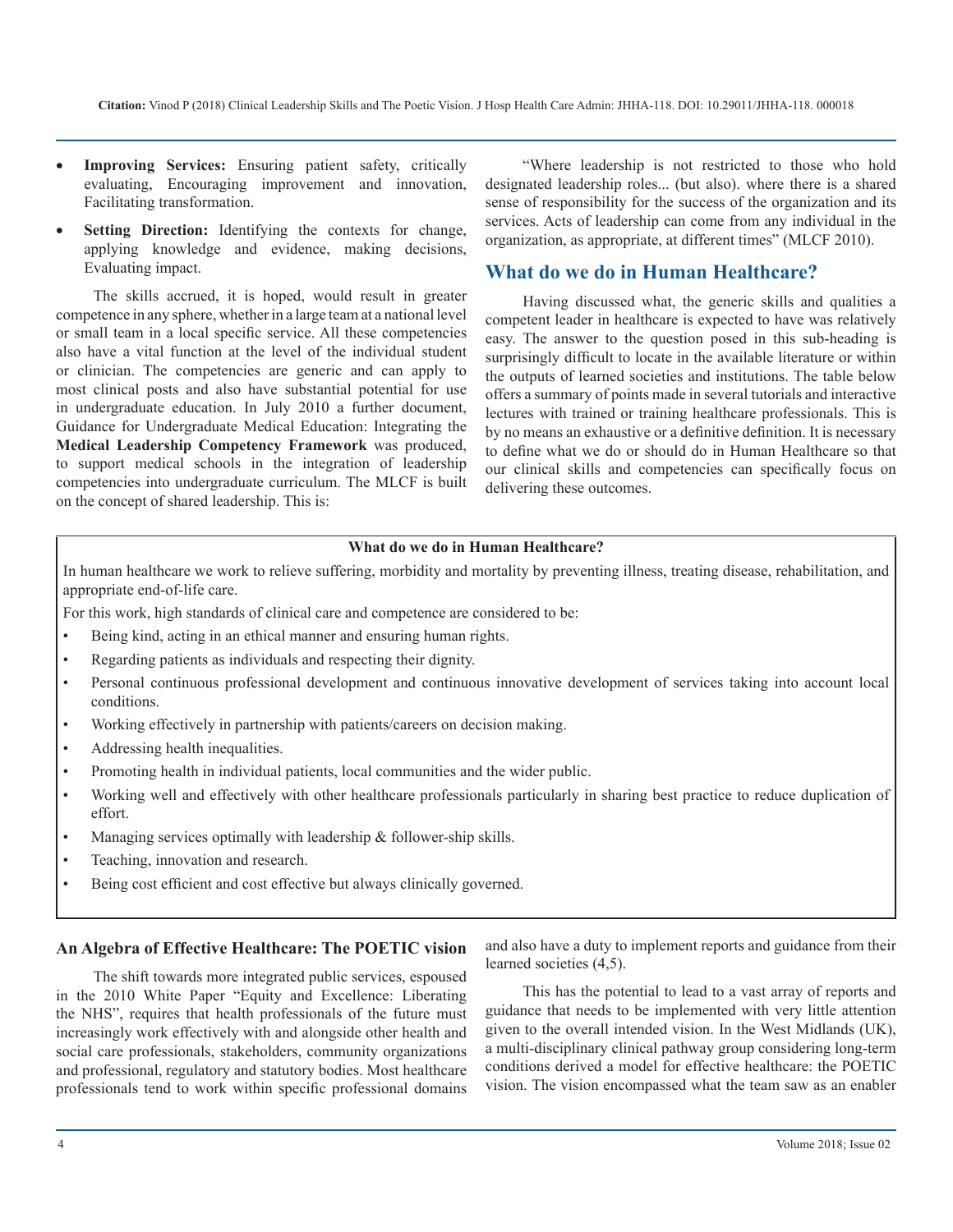for all those involved in healthcare, manager and clinicians alike, to help create an outstanding service that improved the care and the lives of people. Such vision statements are not unusual; however, the acronym provides a structure and vision for what we might aspire towards to enable a shared approach to health service delivery and education.

This approach promotes a holistic platform derived from health and educational philosophies and is intrinsically linked to the way in which health and public services are designed, shaped and delivered. It provides all stakeholders (patients, careers, healthcare professionals, volunteers groups and charities, industry and social enterprise (including pharmaceuticals, delivery and devices), educational institutes, managers, politicians, students, local communities) with a simple acronym which incorporates

an approach to healthcare delivery, teaching and learning, and innovation.

Overall, the POETIC Vision is an "*algebra*" of effective healthcare. The idea of an algebra was inspired by a book tile by Arundhati Roy. The POETIC Vision is summarized in the table below. Diabetes Care is used as an example to elaborate the idea clinically but can be applied to most clinical services and conditions.

Excellent Leadership in healthcare has the potential to create a world-class service for our patients, current and future, that improves the lives of patients, careers and the community as a whole. This is a difficult challenge but a mantle that we must all take up in great or small measure.

|             | <b>POETIC</b> vision<br><b>Notes in relation to Diabetes care</b>                                             |                                                                                                                                                                                                                                                                                                 |
|-------------|---------------------------------------------------------------------------------------------------------------|-------------------------------------------------------------------------------------------------------------------------------------------------------------------------------------------------------------------------------------------------------------------------------------------------|
| P           | Patient-centered and<br>safe Public health driven<br>Prevention-focused<br>Professionally-inspired            | Patient education and care planning essential to effective care. Care must be individualized and<br>1.<br>patient-led. The central of the career is emphasized. Care should be culturally-sensitive.                                                                                            |
|             |                                                                                                               | 2.<br>Remember HCPs, on average only provide 3 hrs of direct care a year, the other 8757 hrs are self-<br>care or care by family and others!                                                                                                                                                    |
|             |                                                                                                               | $\overline{3}$ .<br>Diabetes remains a major Public Health challenge consuming 10% of NHS resources.                                                                                                                                                                                            |
|             |                                                                                                               | 4.<br>Health inequalities must be addressed alongside prevention strategies, especially as 90% of Type 2<br>Diabetes can be prevented by addressing lifestyle factors.                                                                                                                          |
|             |                                                                                                               | Inspired Professionals will always deliver higher standards. Supporting and promoting innovation is<br>5.<br>essential.                                                                                                                                                                         |
| $\mathbf 0$ | Objectives clear Outcome<br>driven:                                                                           | Patient Related Outcomes Measures would include reduction                                                                                                                                                                                                                                       |
|             |                                                                                                               | in diabetes interfering with everyday life and employment, reducing admissions for hypoglycaemia<br>and DKA, improving emotional well-being.                                                                                                                                                    |
|             |                                                                                                               | Specific complications such as CVD, renal failure, amputation and blindness need and can be<br>prevented.                                                                                                                                                                                       |
| E           | Evidence based: informed<br>by clinical audit, quality<br>assurance, research and<br>evaluation of innovation | Clear guidelines have been produced by well-recognized bodies especially NICE based on the many<br>$\bullet$<br>well conducted randomized-controlled trials that have taken place in diabetes care such as UKPDS,<br>CARDS, STENO-2, Diabetes Prevention Programme. Further research desirable. |
|             |                                                                                                               | Clinical Audit is a major driver to improved care with the emphasis on implementation of audit finding<br>$\bullet$<br>and repeating the audit after a period of change to improve standards to create a constant dynamic of<br>improvement.                                                    |
| T           | Team delivered: multi-<br>disciplinary, well trained<br>and accredited                                        | Diabetes Care requires of coordinated partnership of many HCP, for example: nurses, healthcare<br>$\bullet$<br>support workers including administration staff, doctors, pharmacists, dietitians, podiatrists.                                                                                   |
|             |                                                                                                               | The team should be train together and be accredited by external review.<br>$\bullet$                                                                                                                                                                                                            |
| 1           | <b>Integrated:</b> Across all<br>health and social care<br>sectors                                            | Partnership oriented: especially through sharing of good practice.                                                                                                                                                                                                                              |
|             |                                                                                                               | Effectively integrating primary and secondary care, community organisations and health, education<br>$\bullet$<br>and social care agencies.                                                                                                                                                     |
|             |                                                                                                               | The patient and career should be facilitated in "navigating" through these agencies for their specific<br>$\bullet$<br>health needs.                                                                                                                                                            |